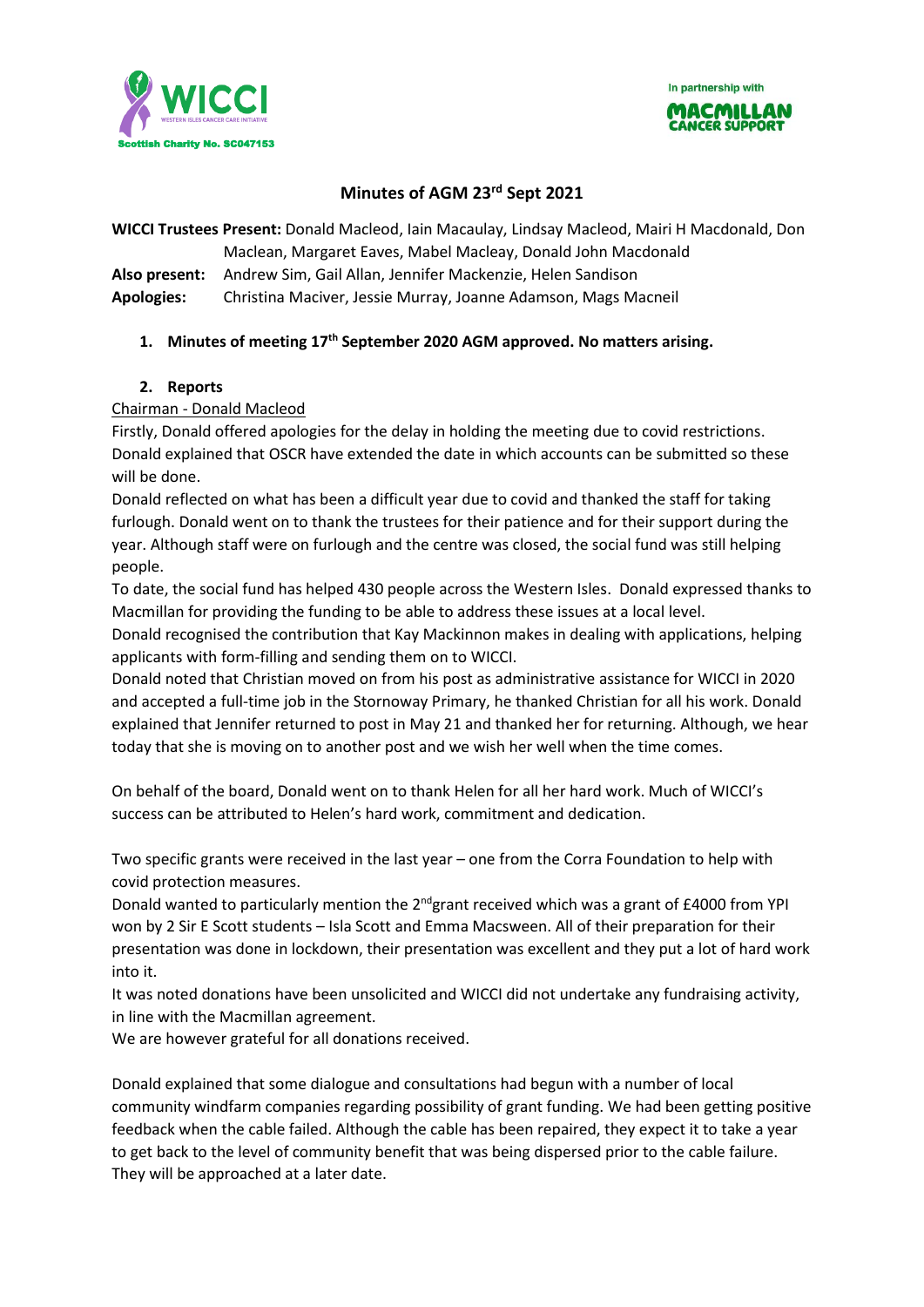At the end of 2020, WICCI received the fantastic news that Macmillan Cancer Support had approved a further 3-year funding package for WICCI, just as the original 3-year package was coming to an end. On behalf of the board, Donald went on to thank them for this. In particular, he wanted to thank Janice, Joanne and Lorraine.

Moving forward, Donald noted the worry that may lie ahead for residents of the Western Isles – increasing fuel costs, fuel poverty, reduction of Universal Credit – all of which have serious implications for our client base. At a time when there is an impact on charitable giving, we will remain positive and work with Macmillan to help improve the cancer journey.

#### Treasurer – Lindsay Macleod

Lindsay highlighted the main points for the accounts.

Income for 2020 was £141k which is up £7000 from the previous year.

Donations were down slightly, not a surprise due to covid, at £9000 which is down from £24,000 the previous year.

Expenditure was also down from £145k to £122k. Not surprising given the centre was closed. Savings in running costs, postage and stationery costs attributed to this.

Net income was £31,000 up from £16,000. That income was retained and carried over. Furlough Scheme helped cover staff costs.

118 social fund applications were approved during this time, totalling £55,000. This is a significant amount being put back into an Island Community.

Lindsay went on to thank Macmillan for the promise of another 3 years funding.

Thanks to CIB for their support this year in preparing reports.

## WICCI Development Manager – Helen Sandison

Helen began by thanking Donald and the trustees for looking after Staff and the operational activities of WICCI during furlough.

It had been so encouraging seeing the numbers that were coming through the doors of the centre prior to covid, and then to have to close the doors as covid struck was very difficult.

Helen offered special thanks to Donald for the help he gave the Sir E Scott girls with their YPI project. Helen thanked Christian for his help and the work he did on the social fund database.

She then thanked the Macmillan nurses for their help and support, and also thanks to Kay Mackinnon for the help she gives to the applicants while filling out the forms, when they have so much more on their plates.

Thanks to Gail for her work in her role in getting the Macmillan team together in driving through a lot of change, which is great to see in the Western Isles.

Special thanks to Joanne for her work in securing the funding for WICCI over the next 3 years and the support she gives to her.

For 2021 we will be working towards a 'new normal'. Folk are still worried about coming out but we are seeing slow improvements. Looking forward to rolling out more treatments, more WICCI work being done in the Southern Isles and progressing the idea of ICJ in the Western Isles.

Helen mentions that she is looking forward to advocacy work to help those needing help in the upcoming months.

The Gift Boxes will be available in the coming weeks. These will be available for purchase by family or friends wishing to treat someone who is going through cancer treatment, or has gone through treatment. Helen thanks the local suppliers who the items have been purchased from. Helen concluded by thanking all in attendance.